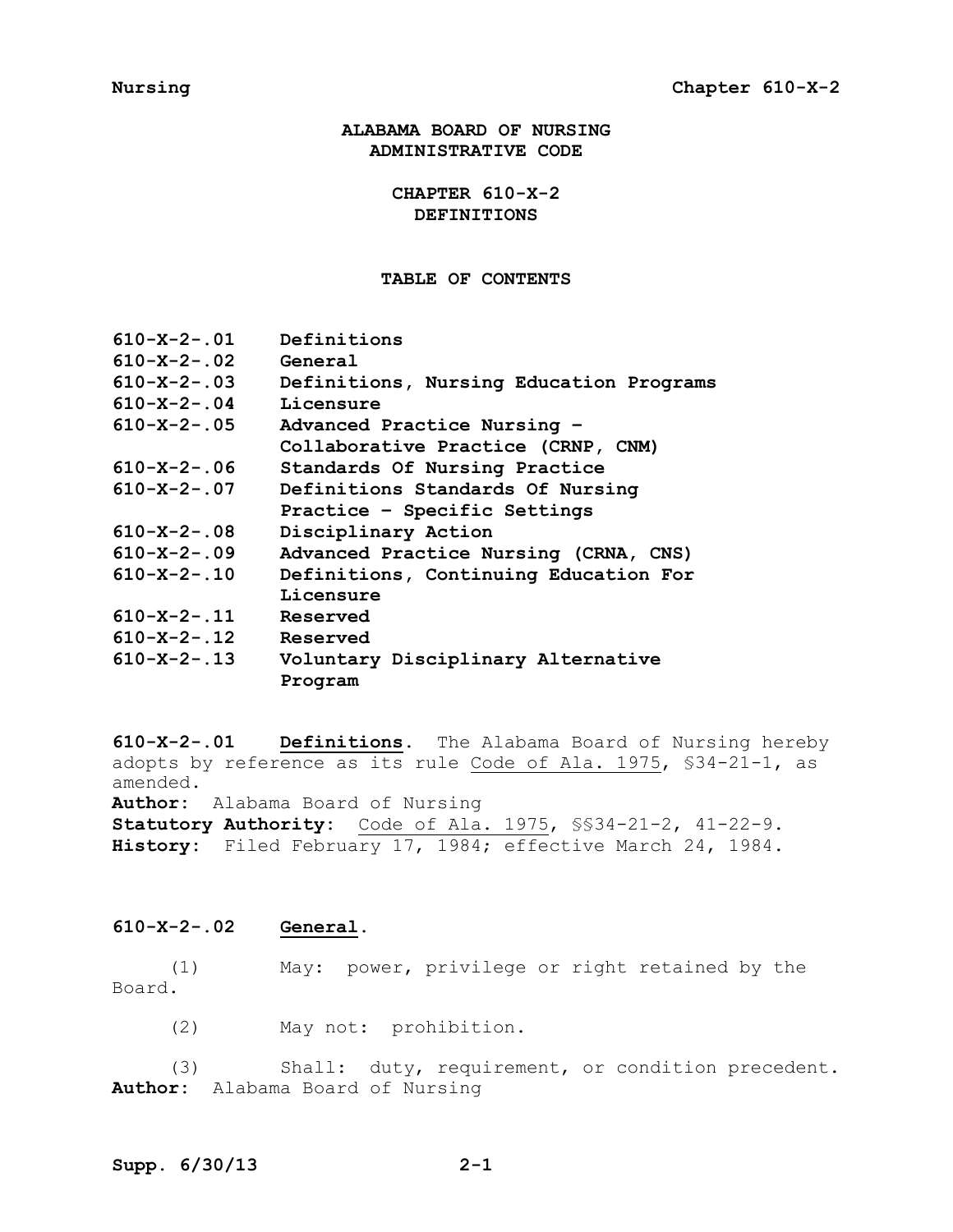**Statutory Authority:** Code of Ala. 1975, §§34-21-2, 41-22-9. **History: New Rule:** Filed May 29, 2001; effective July 3, 2001.

## **610-X-2-.03 Definitions, Nursing Education Programs.**

(1) Approved Program: A nursing education program that meets all of the standards as specified in these rules.

(2) Articulation: A planned process between two or more educational programs or systems to assist students to make a smooth transition from one program to another without duplication in learning or coursework.

(3) Clinical and theoretical competence: The possession of knowledge, attitudes and skills, and the ability to apply these attributes to meet current standards of nursing practice and education as specified in Chapter 610-X-6, Standards of Nursing Practice, Chapter 610-X-3, Nursing Education Programs, and Chapter 610-X-4, Licensure.

(4) Clinical Learning Experiences: Organized plan of learning experiences that provides nursing students an opportunity to develop competencies in the assessment, planning, implementation and evaluation of nursing care appropriate to the scope of practice for the level and type of program.

(5) Clinical Supervisor: A licensed registered nurse, acting in a supervisory capacity of clinical learning experiences, who is accessible to assign or prescribe a course of action, give procedural guidance, direction and evaluation for a nursing student(s).

(6) Curriculum: An organized plan of study in nursing that includes both theoretical and clinical learning experiences essential for preparing students to be eligible upon graduation to apply for licensure as a registered nurse or licensed practical nurse.

(7) Curriculum Outcomes: A common set of competencies expected of a program's graduates upon completion of an organized plan of study. Outcomes are clear, observable demonstrations of student learning that occurs at or after the end of a comprehensive set of learning experiences.

(8) Deficiency(ies): Failure of a nursing education program to meet one or more of the standards as stated in Chapter 610-X-3, Nursing Education Programs.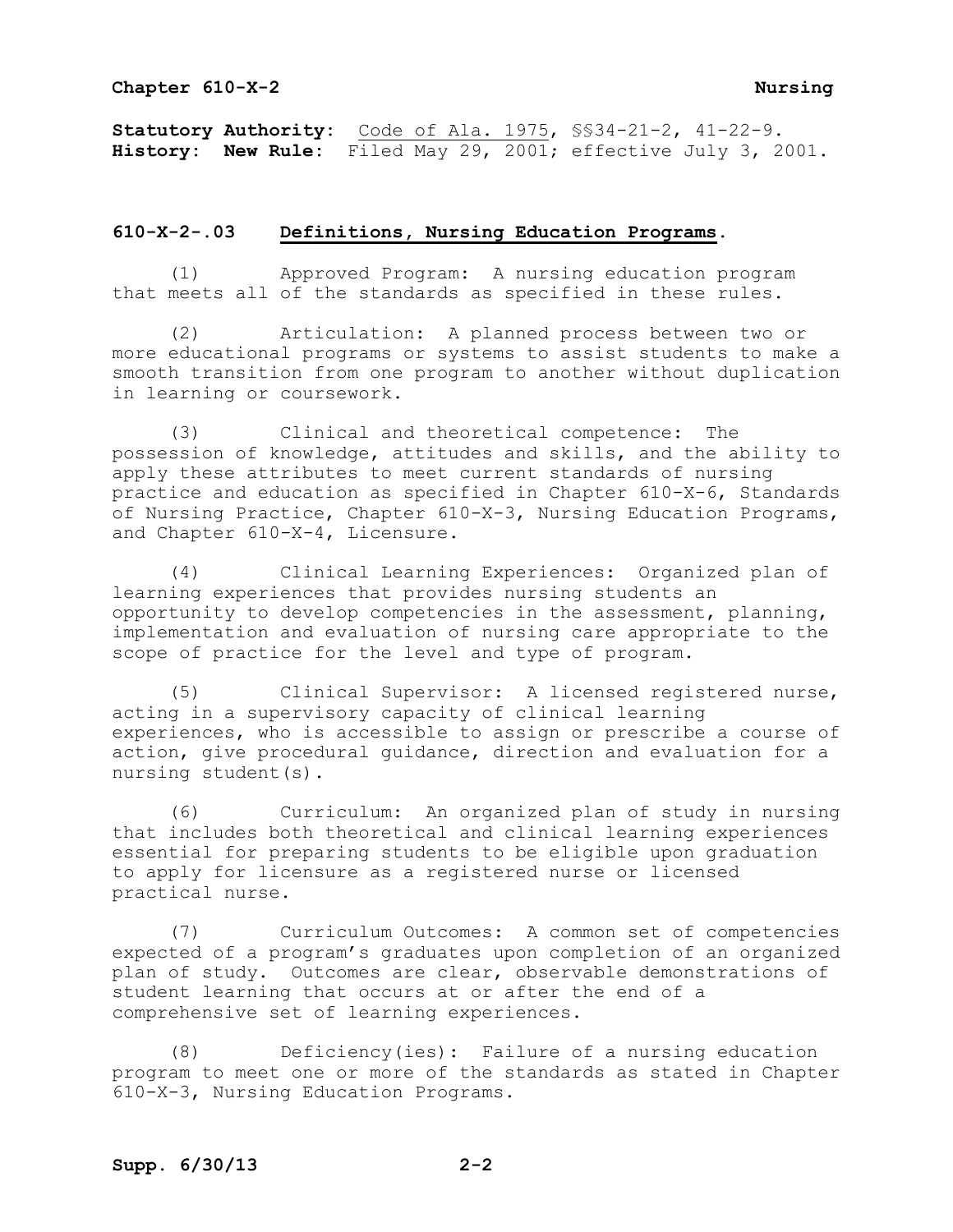(9) Distance Education: A formal educational process in which the majority of the instruction in a course/program occurs when instructors and students are not physically in the same location. The educational process may use various methodologies for communication, instruction, and evaluation.

(10) Faculty: Registered professional nurse, master's prepared in nursing or health-related field, appointed by the parent institution.

(11) Licensed Hospital: A facility described in Code of Ala. 1975, §22-21-20(1), other than a health maintenance organization, which has an organized medical staff or which employs the services of a medical director who is a physician licensed to practice medicine in Alabama. The term hospital shall not include the private offices of physicians or dentists, whether in individual, group, professional corporation or professional association practice.

(12) Nursing Program Administrator: Master's in nursing prepared registered professional nurse with primary accountability and responsibility for administration of the nursing program.

(13) Provisional Approval: The initial status granted to a new nursing education program that demonstrates the potential to meet the standards set forth in Chapter 610-X-3, Nursing Education Programs.

(14) Survey: A comprehensive Board authorized on-site evaluation or review of a written report of a proposed or existing program that serves as verification of the program's compliance with the Board's educational standards.

(15) Systemic Plan of Evaluation: A comprehensive written document that reflects ongoing evaluation of all program components that includes, but is not limited to, collection of objective data, evaluation of outcomes, and results in improvements based on evaluative data.

(16) Unencumbered license: an active license that has no current stipulations, conditions, or limitations. **Author:** Alabama Board of Nursing **Statutory Authority:** Code of Ala. 1975**,** §34-21-2. **History: New Rule:** Filed July 22, 2002; effective August 26, 2002. **Amended:** Filed September 25, 2006; effective October 30, 2006. **Amended:** Filed September 21, 2007; effective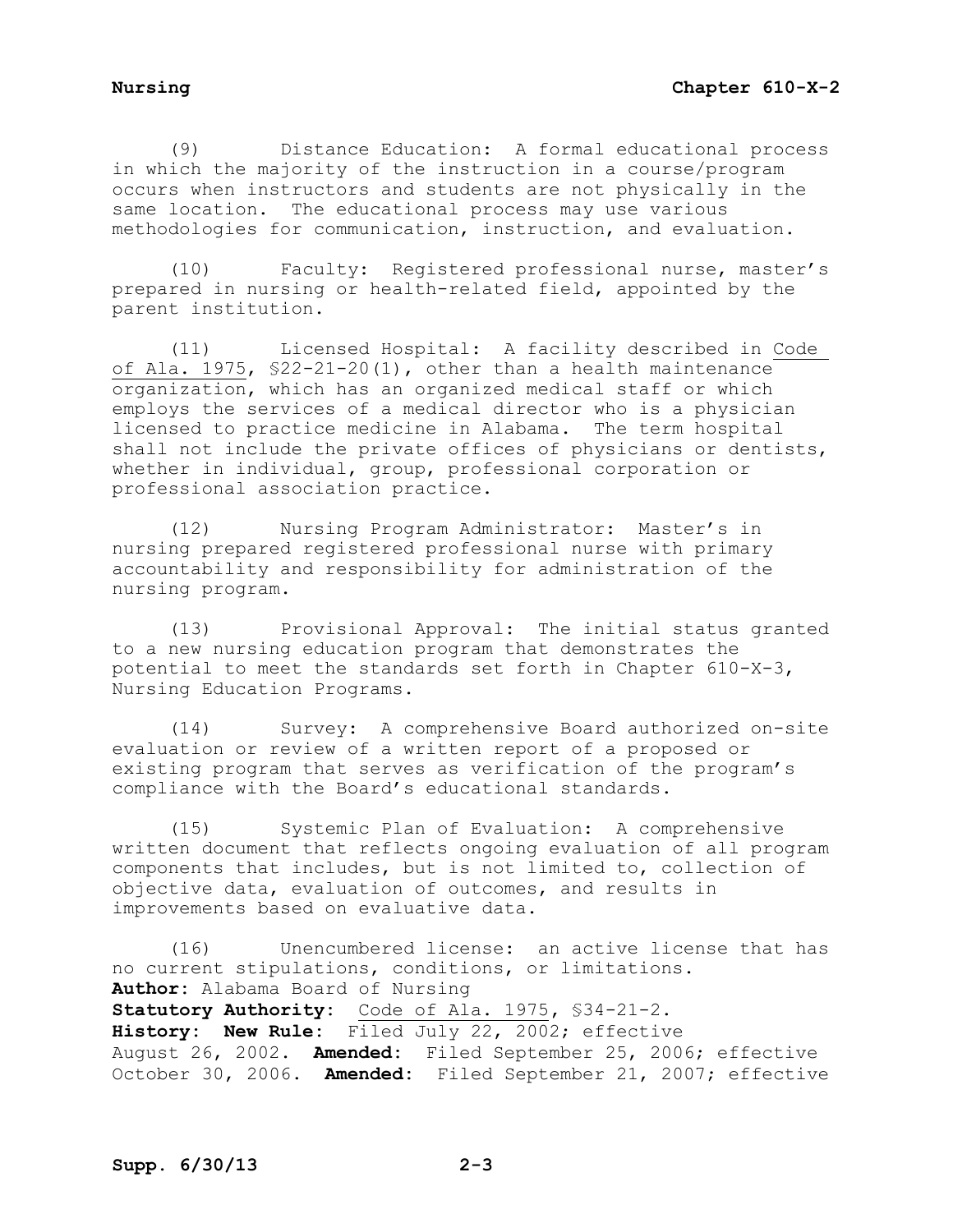October 26, 2007. **Amended:** Filed November 19, 2010; effective December 24, 2010.

## **610-X-2-.04 Licensure.**

(1) Application(s): form(s) and process for applicants seeking licensure by examination, endorsement, reinstatement, or renewal.

(a) Incomplete application: missing requirements.

(b) Complete application: meets requirements.

(c) Void application: incomplete application not processed within one year of submission.

(2) Board Lapsed: Action by the Board to lapse a license until certain conditions are met.

(3) Continuing Education Earning Period: Same as license period; January 1 through December 31 of the renewal year.

(4) Lapsed License: failure of licensee to renew; does not require examination for reinstatement.

(5) Emergency: For purposes of this chapter, a declaration by the Governor of Alabama that an emergency impacting the public health, safety and welfare exists in Alabama.

(6) Endorsement: the process of application for and method of licensure for a registered or licensed practical/ vocational nurse originally licensed in a jurisdiction other than Alabama.

(7) Supervision, Direct: licensed registered nurse physically present in facility and readily accessible to designate or prescribe a course of action or to give procedural guidance, direction, and periodic evaluation.

(8) Verification: the process of attesting to original or current licensure in Alabama. May be electronic, written or telephonic at the discretion of the Board. **Author:** Alabama Board of Nursing **Statutory Authority:** Code of Ala. 1975, §§34-21-2, 41-22-9.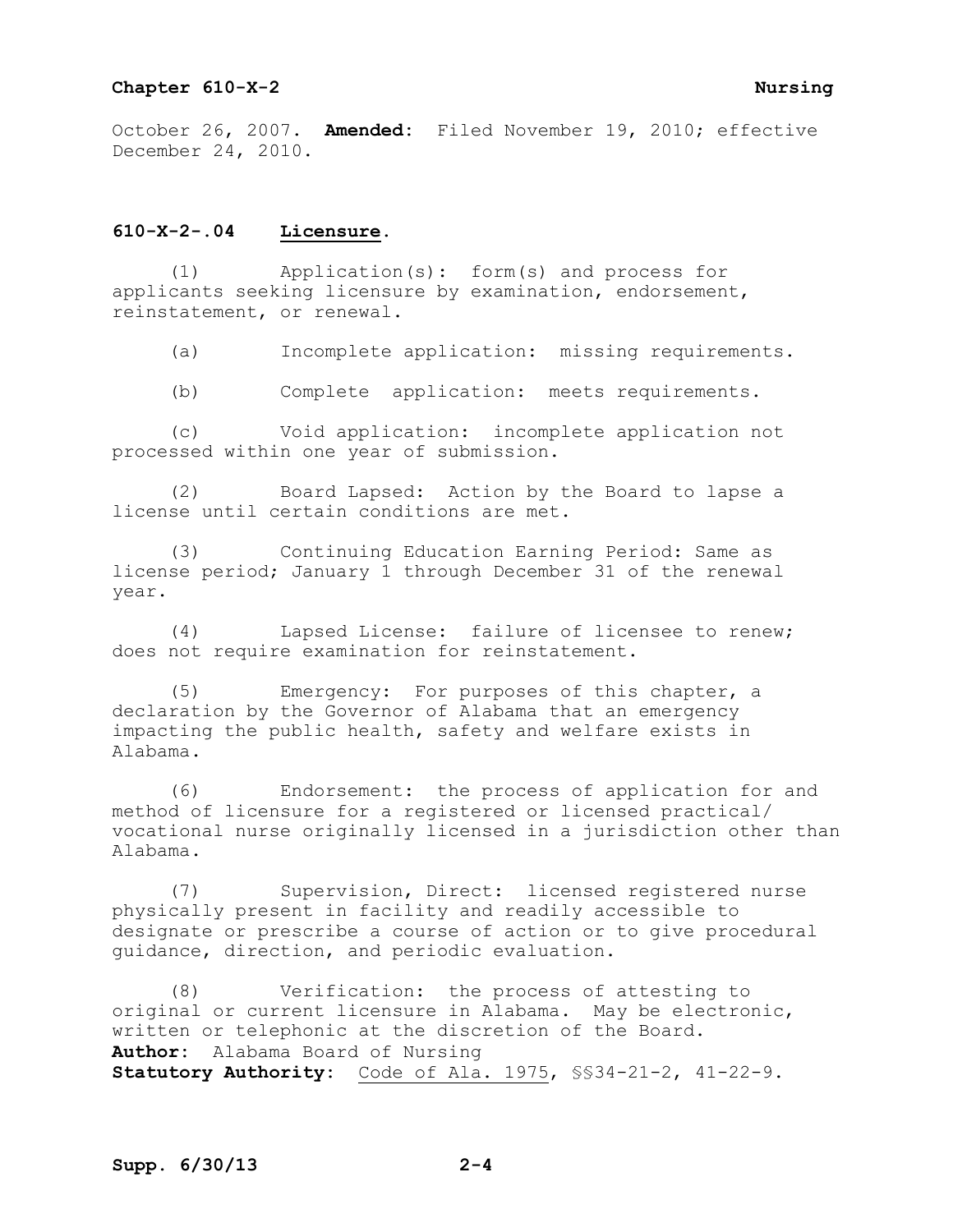## **Nursing Chapter 610-X-2**

**History: New Rule:** Filed May 29, 2001; effective July 3, 2001. **Amended:** Filed January 29, 2002; effective March 5, 2002. **Amended:** Filed November 26, 2007; effective December 31, 2007. **Amended:** Filed November 19, 2010; effective December 24, 2010.

# **610-X-2-.05 Advanced Practice Nursing – Collaborative Practice (CRNP, CNM).**

(1) Board of Medical Examiners: The State Board of Medical Examiners established pursuant to Code of Ala. 1975, §34-24-53.

(2) Board of Nursing: The Board of Nursing established under Code of Ala. 1975**,** §34-21-2.

(3) Advanced Practice Nurse in Collaborative Practice: A registered nurse who has gained additional knowledge and skills through successful completion of an organized program of nursing education that prepares nurses for advanced practice roles and has been approved by the Board of Nursing to engage in the practice of advanced practice nursing. Two categories of advanced practice nurses are subject to the requirements of collaborative practice:

(a) Certified registered nurse practitioners (CRNP).

(b) Certified nurse midwives (CNM).

(4) Advanced Practice Nursing—collaborative practice: The delivery of health care services by registered nurses who have gained additional knowledge and skills through successful completion of an organized program of nursing education that prepares nurses for advanced practice roles as certified registered nurse practitioners or certified nurse midwives:

(a) Practice as a certified registered nurse practitioner (CRNP) is the performance of nursing skills by a registered nurse who has demonstrated by certification advanced knowledge and skills in the delivery of nursing services within a health care system that provides for consultation, collaborative management or referral as indicated by the health status of the client.

(b) Practice as a certified nurse midwife (CNM) is the performance of nursing skills by a registered nurse who has demonstrated by certification advanced knowledge and skills relative to the management of women's health care focusing on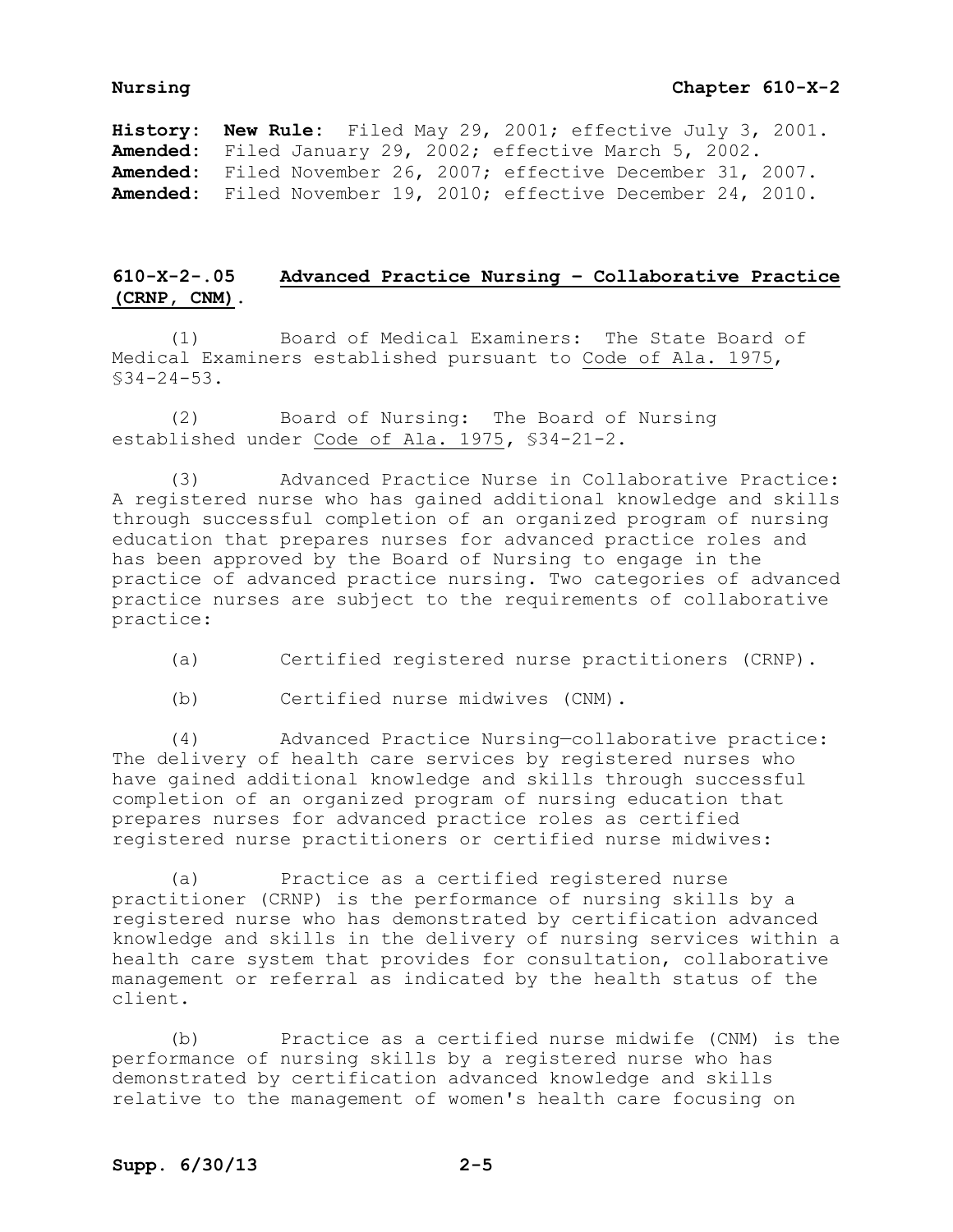pregnancy, childbirth, the postpartum period, care of the newborn, family planning and gynecological needs of women, within a health care system that provides for consultation, collaborative management or referral as indicated by the health status of the client;

(5) Collaboration: A formal relationship between one or more certified registered nurse practitioners or certified nurse midwives and a physician or physicians under which these nurses may engage in advanced practice nursing as evidenced by written protocols approved according to the requirements of Code of Ala. 1975, section 34-21-80 et seq. or exempted according to requirements of this statute. The term collaboration does not require direct, on-site supervision of the activities of a certified registered nurse practitioner or a certified nurse midwife by the collaborating physician. The term does require such professional medical oversight and direction as may be required by the rules and regulations of the Board of Nursing and the State Board of Medical Examiners.

(6) Physician or Collaborating Physician: A doctor of medicine or a doctor of osteopathy licensed to practice medicine in Alabama who agrees in writing to practice in collaboration with one or more certified registered nurse practitioners or certified nurse midwives according to the rules and regulations adopted by the Board of Nursing and the State Board of Medical Examiners.

(7) Joint Committee Of The Board Of Nursing And The State Board Of Medical Examiners For Advanced Practice Nurses. The Joint Committee of the Board of Nursing and the State Board of Medical Examiners for Advanced Practice Nurses is a committee composed of the following, pursuant to Code of Ala. 1975, section 34-21-80 et seq.

(a) Two physicians licensed to practiced medicine in the State of Alabama;

(b) One registered nurse licensed to practice professional nursing in the State of Alabama;

(c) One licensed physician engaged in collaborative practice with a certified registered nurse practitioner or a certified nurse midwife in the State of Alabama;

(d) One certified registered nurse practitioner engaged in advanced practice nursing with a physician in the State of Alabama; and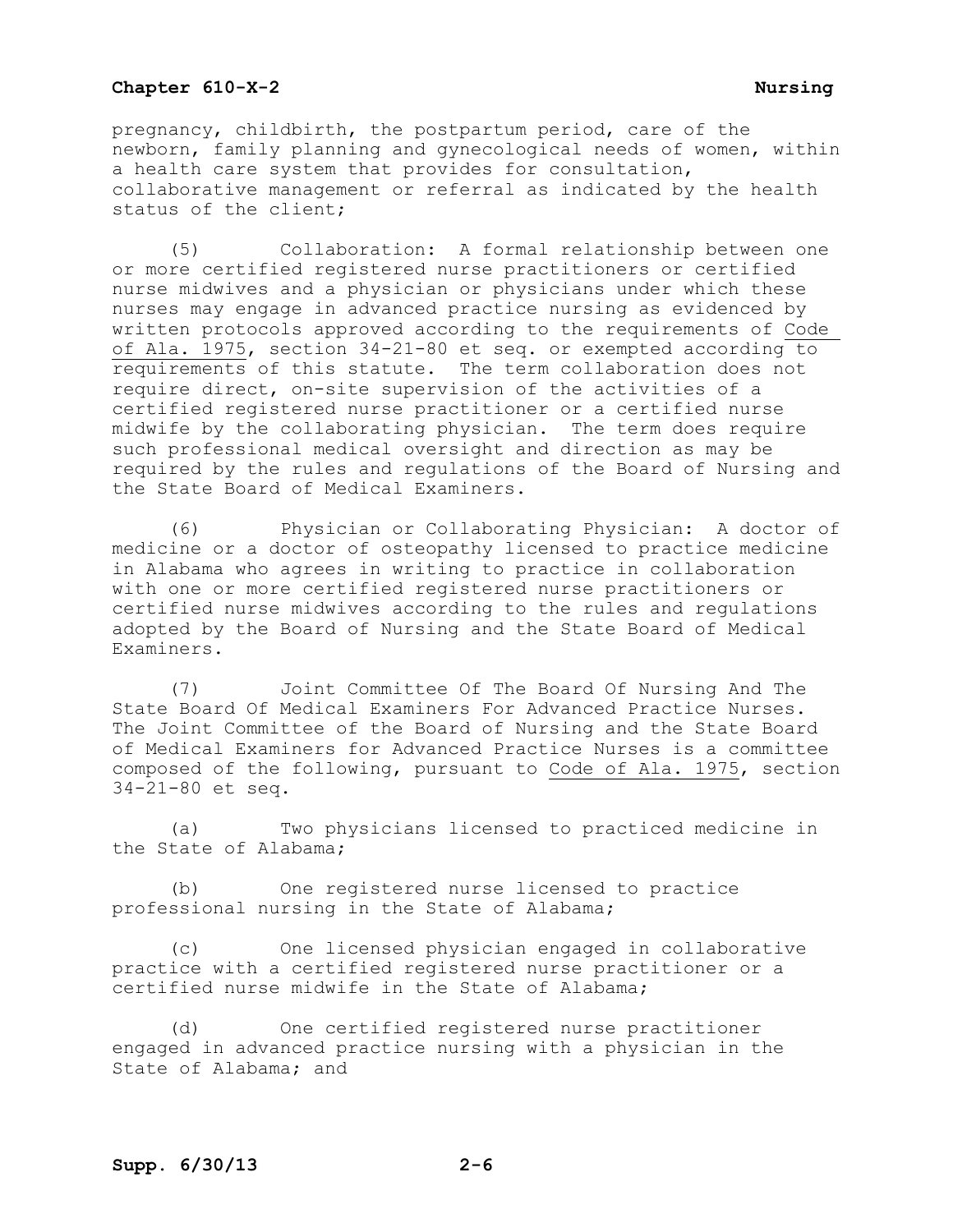(e) One certified nurse midwife engaged in advanced practice with a physician in the State of Alabama.

(8) Legend Drug: Any drug, medicine, chemical or poison bearing on the label the words, "Caution, federal law prohibits dispensing without prescription" or similar words indicating that such drug, medicine, chemical, or poison may be sold or dispensed only upon the prescription of a licensed practitioner, except that the term legend drug will not include any drug, substance, or compound which is listed in Schedules I through V of the Alabama Uniform Controlled Substances Act.

(9) Prescribe or prescribing. The act of issuing a prescription for a legend drug.

(10) Prescription: An order for a legend drug which is issued and signed by a practitioner authorized by law to prescribe and administer such drugs and is intended to be filled, compounded, or dispensed by a pharmacist.

(11) Protocol: A document approved according to Code of Ala. 1975, section 34-21-81, establishing the permissible functions and activities to be performed by certified registered nurse practitioners and certified nurse midwives and signed by collaborating physicians and any nurse practitioners or nurse midwives practicing with those physicians.

(12) Medical Oversight: Concurrent and on-going collaboration between a physician and a CRNP or CNM and documentation of time together in a practice site; may include but is not limited to direct consultation and patient care, discussion of disease processes and medical care, review of patient records, protocols and outcome indicators, and other activities to promote positive patient outcomes.

(13) Quality Assurance: Documented evaluation of the clinical practice of the certified registered nurse practitioner or certified nurse midwife against established patient outcome indicators, using a specified percentage or selected sample of patient records, with a summary of findings, conclusions, and, if indicated, recommendations for change.

(14) Principal Practice Site: The main location at which the collaborating physician is engaged in the practice of medicine.

(15) Remote Practice Site: An approved site for collaborative practice without an approved collaborating or covering physician on-site. The collaborating physician's principal practice site, acute care hospitals, skilled nursing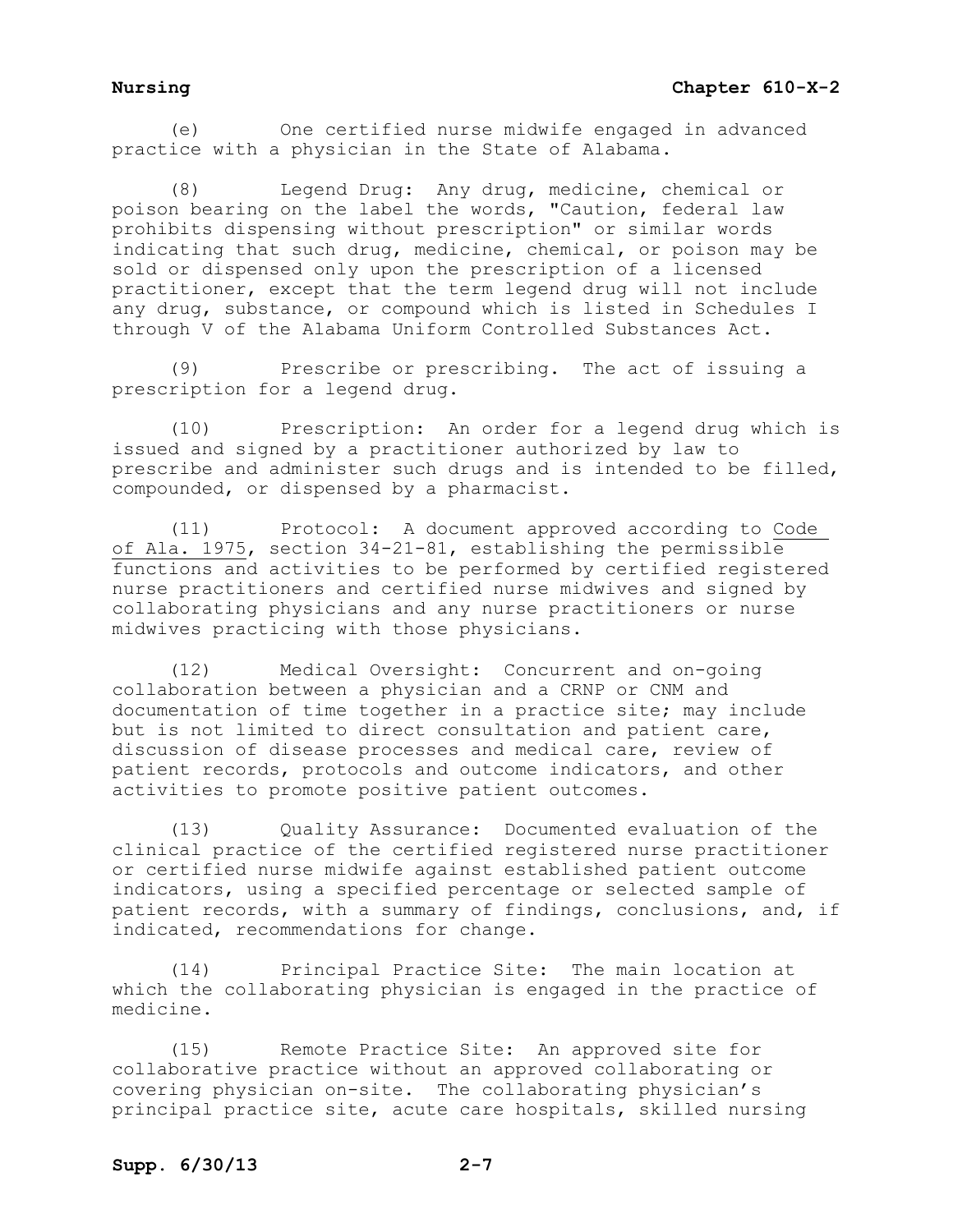facilities, licensed special-care assisted living facilities and licensed assisted living facilities are not remote practice sites for the purpose of these rules.

(16) Readily Available: Response by the collaborating or covering physician by telephone, telecommunication, or radio for consultation, referral, or direct medical intervention as indicated by the needs of a patient and based on usual and customary standards of medical practice.

(17) Direct Medical Intervention: Physical presence of a physician to attend the patient as defined in the collaborative practice protocol.

**Author:** Alabama Board of Nursing **Statutory Authority**: Code of Ala. 1975**,** §34-21-81. **History**: **New Rule**: Filed August 25, 2003; effective September 29, 2003. **Amended:** Filed October 6, 2006; effective November 10, 2006.

## **610-X-2-.06 Standards Of Nursing Practice.**

(1) Accountability: Answerable or responsible for action.

(2) Assessment, Comprehensive: the systematic collection and analysis of data including the physical, psychological, social, cultural and spiritual aspects of the patient by the registered nurse for the purpose of judging a patient's health and illness status and actual or potential health needs. Comprehensive assessment includes patient history, physical examination, analysis of the data collected, development of the patient plan of care, implementation and evaluation of the plan of care.

(3) Assessment, Focused: An appraisal of a patient's status and specific complaint through observation and collection of objective and subjective data by the registered nurse or licensed practical nurse. Focused assessment involves identification of normal and abnormal findings, anticipation and recognition of changes or potential changes in patient's health status, and may contribute to a comprehensive assessment performed by the registered nurse.

(4) Assignment, Licensed Nurse: The transfer of responsibility and accountability for nursing activities from one licensed nurse to another.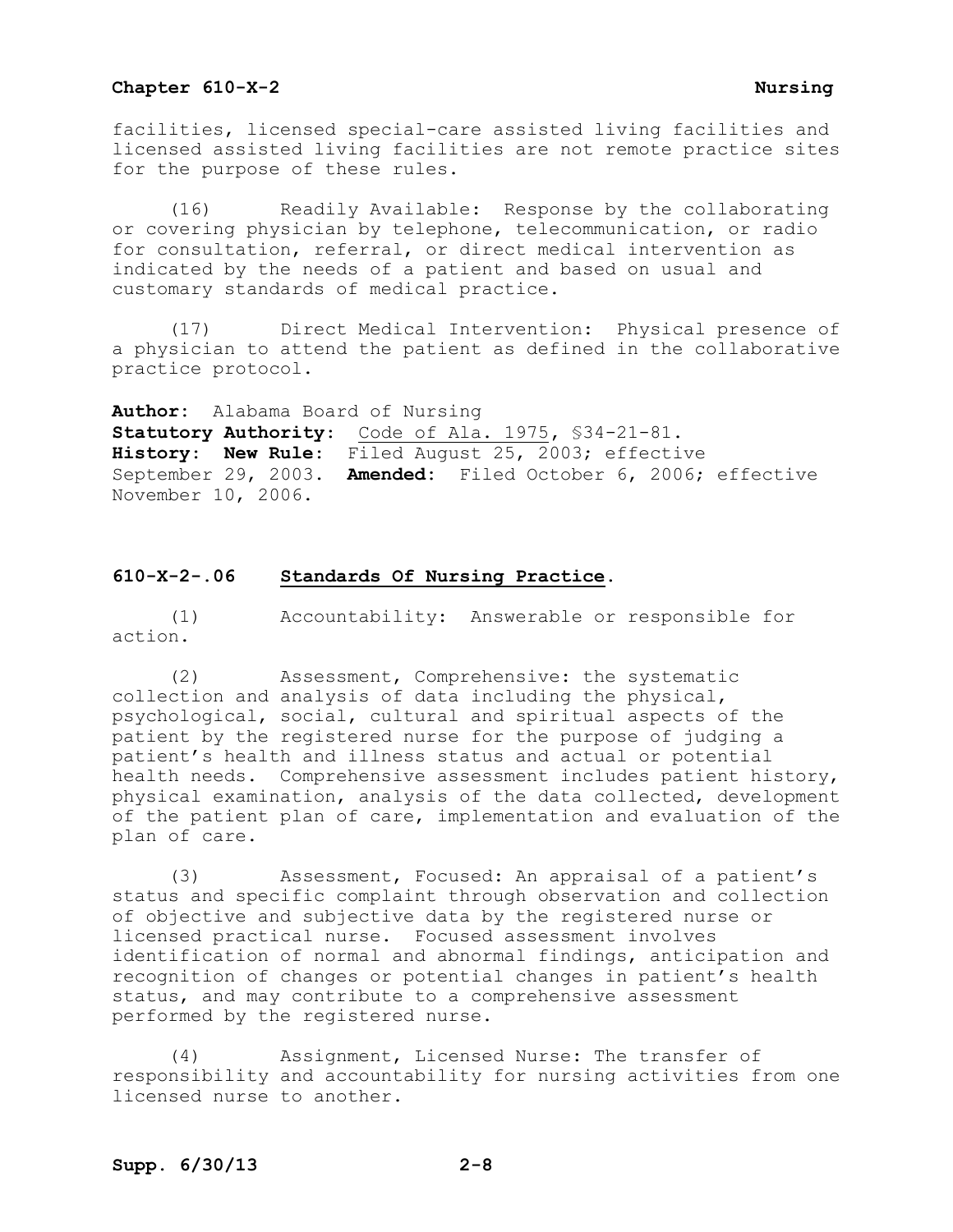(5) Assignment, Unlicensed Individual: the designation of tasks from a licensed nurse to unlicensed assistive personnel. The licensed nurse making the assignment retains accountability for accurate and timely completion and outcome of the tasks.

(6) Delegation: The act of authorizing a competent individual to perform selected nursing activities supportive to registered nurses or licensed practical nurses in selected situations while retaining the accountability for the outcome if the delegation is to an unlicensed individual.

(7) Dual Relationship: any time a licensed nurse interacts with a patient outside the nurse-patient relationship.

(8) Hospital: A facility described in Ala. Code 1975 section  $22-21-20(1)$ , other than a health maintenance organization, which has an organized medical staff or which employs the services of a medical director who is a physician licensed to practice medicine in Alabama. The term hospital shall not include the private offices of physicians or dentists, whether in individual, group, registered corporation or registered association practice.

(9) Legally Authorized Prescriber: licensed physician, dentist, certified registered nurse practitioner, certified nurse midwife, and physician assistant.

(10) May: Power, privilege or right retained by the Board

(11) May not: Prohibition

(12) Moderate Sedation: the administration of any pharmacological agent for the purpose of a medically controlled state of depressed consciousness limited to short periods of time and used for diagnostic and therapeutic procedures that:

(a) Allow protective reflexes to be maintained.

(b) Retain the patient's ability to maintain a patent airway, respiratory rate and rhythm.

(c) Permit expected responses by the patient to physical stimulation and verbal command.

(13) Organized Program of Study: an organized sequence of learning activities that provides the instructional foundation (didactic and clinical) for participants to achieve the desired learning outcomes in a given subject matter.

## **Supp. 6/30/13 2-9**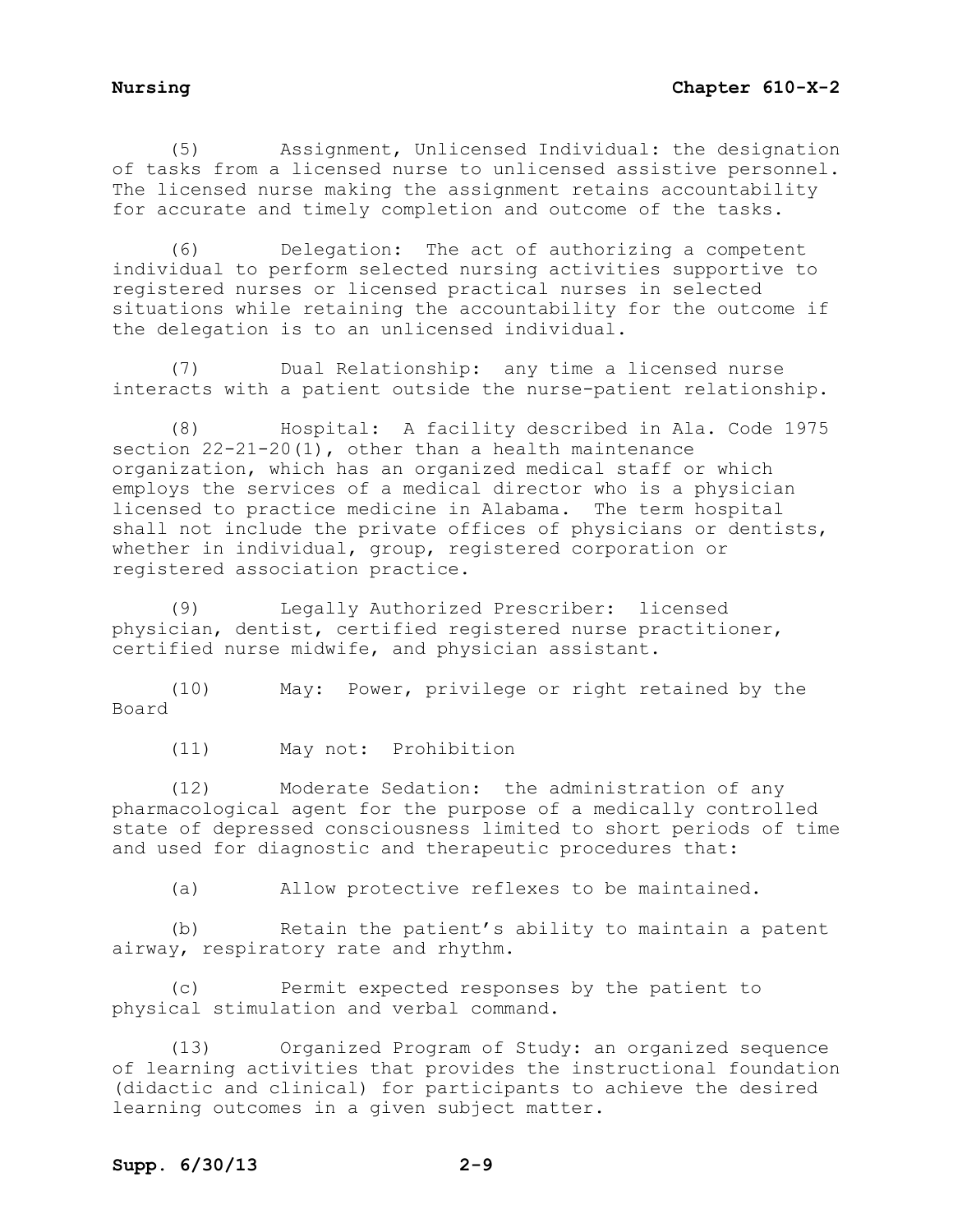(14) Professional Boundary: behavior of the licensed nurse in maintaining a therapeutic relationship with a patient for the patient's benefit rather than behavior that lessens the patient's care and shifts the focus to the licensed nurse.

(15) Qualified Instructor: an individual with the knowledge, skills, ability, experience, and expertise to present the selected topic.

(16) Responsibility: The charge to do something that is expected performance.

(17) Shall: duty, requirement, or condition precedent.

(18) Supervised Clinical Practice: a systematic plan for practicing the behavior or skill related to the standardized procedure under the supervision of a qualified instructor for the purpose of mastering the procedure.

(19) Supervision, Direct: responsible licensed nurse physically present in facility and readily accessible to designate or prescribe a course of action or to give procedural guidance, direction, and periodic evaluation. Direct supervision by a registered nurse is required for new graduates practicing on a temporary permit.

(20) Supervision, Indirect: Responsible licensed nurse is available for periodic inspection and evaluation through physical presence, electronic or telephonic communication for direction, consultation, and collaboration.

(21) Standardized Procedure: Written policies and protocols establishing the permissible functions, activities, and level of supervision of registered nurses and licensed practical nurses for practice beyond basic nursing education preparation.

(22) Standardized Procedure Report: Document submitted annually to the Board of Nursing identifying the practices and procedures beyond basic education in a format specified by the Board.

(23) Unencumbered license: an active license that has no current stipulations, conditions, or limitations.

(24) Standard Precautions: Recommendations issued by Centers for Disease Control and Prevention (CDC) to minimize the risk of transmission of pathogens. **Author:** Alabama Board of Nursing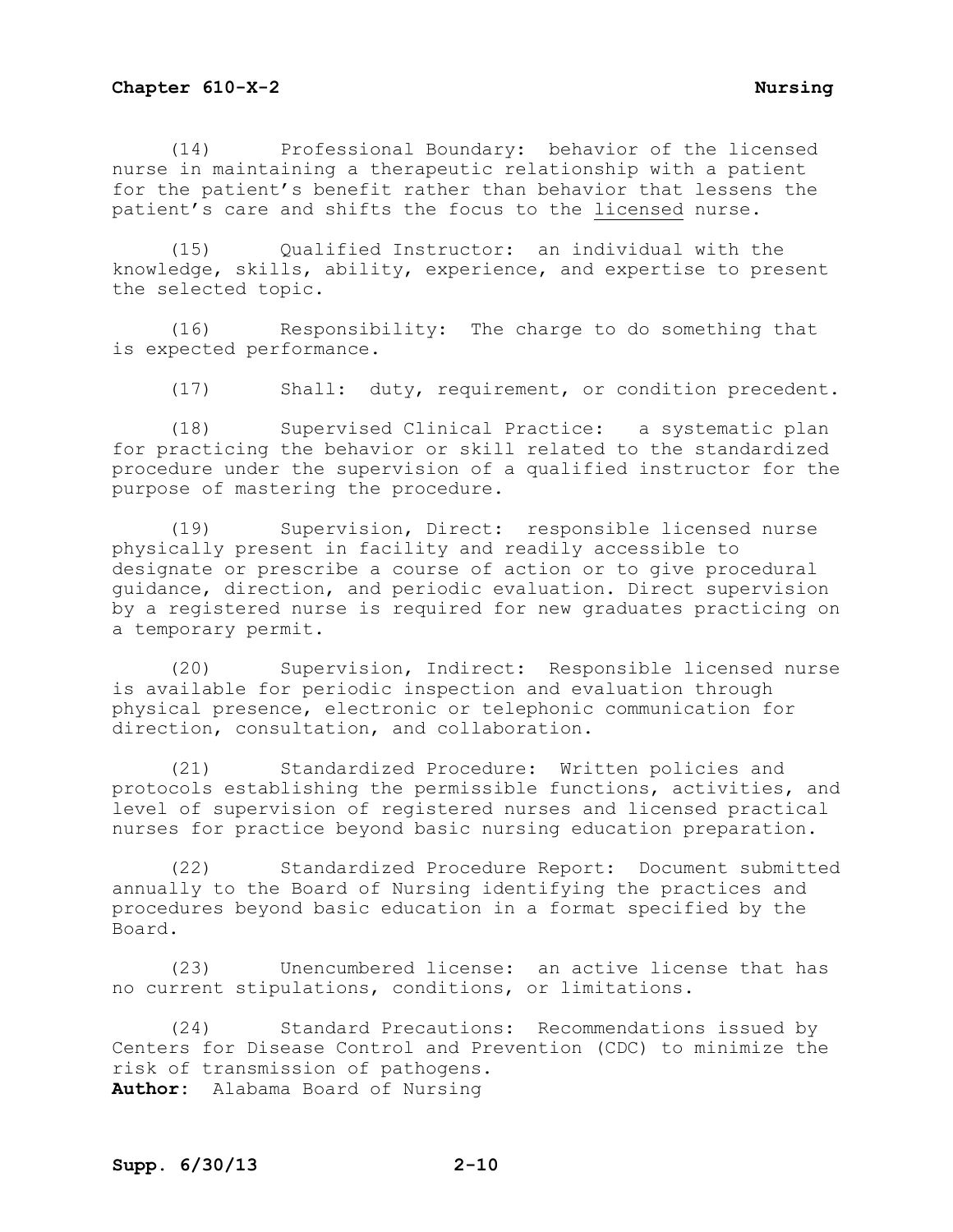**Statutory Authority:** Code of Ala. 1975, §34-21-2(c)(21). **History:** Filed January 29, 2002; effective March 5, 2002. **Amended:** Filed February 3, 2004; effective March 9, 2004. **Amended:** Filed May 21, 2004; effective June 25, 2004. **Repealed and New Rule:** Filed November 23, 2009; effective December 28, 2009. **Amended:** Filed August 19, 2011; effective September 23, 2011.

# **610-X-2-.07 Definitions Standards Of Nursing Practice – Specific Settings.**

(1) Delegation: The act of authorizing a competent individual to perform selected nursing activities supportive to registered nurses or licensed practical nurses in selected situations while retaining the accountability for the outcome if the delegation is to an unlicensed individual.

(2) Medication Assistant, Certified (MAC): Mental health worker who successful completed approved curriculum for assistance with medications in community residential settings.

(3) Medication Assistant Supervisor (MAS): A registered nurse or licensed practical nurse who supervises Medication Assistant, Certified (MAC) in community mental health residential settings.

(4) Medication Assistant Train the Trainer (MATT): A registered nurse who teaches the approved curriculum for mental health community residential settings.

(5) Registered Nurse First Assistant (RNFA): A registered nurse who, through additional education and supervised clinical practice, has acquired knowledge, skills, and judgment that are specific to providing assistance during a surgical procedure as directed by the attending surgeon and as defined in standardized procedures.

(6) Sexual Assault Nurse Examiner (SANE): A registered nurse who, through additional education and supervised clinical practice, has acquired knowledge, skills, and judgment specific to providing health services to sexual assault or rape victims including a forensics examination.

**Author:** Alabama Board of Nursing

**Statutory Authority:** Code of Ala. 1975, §34-21-2(c)(21). **History: New Rule:** Filed November 23, 2009; effective December 28, 2009. **Amended:** Filed May 21, 2013; effective June 25, 2013.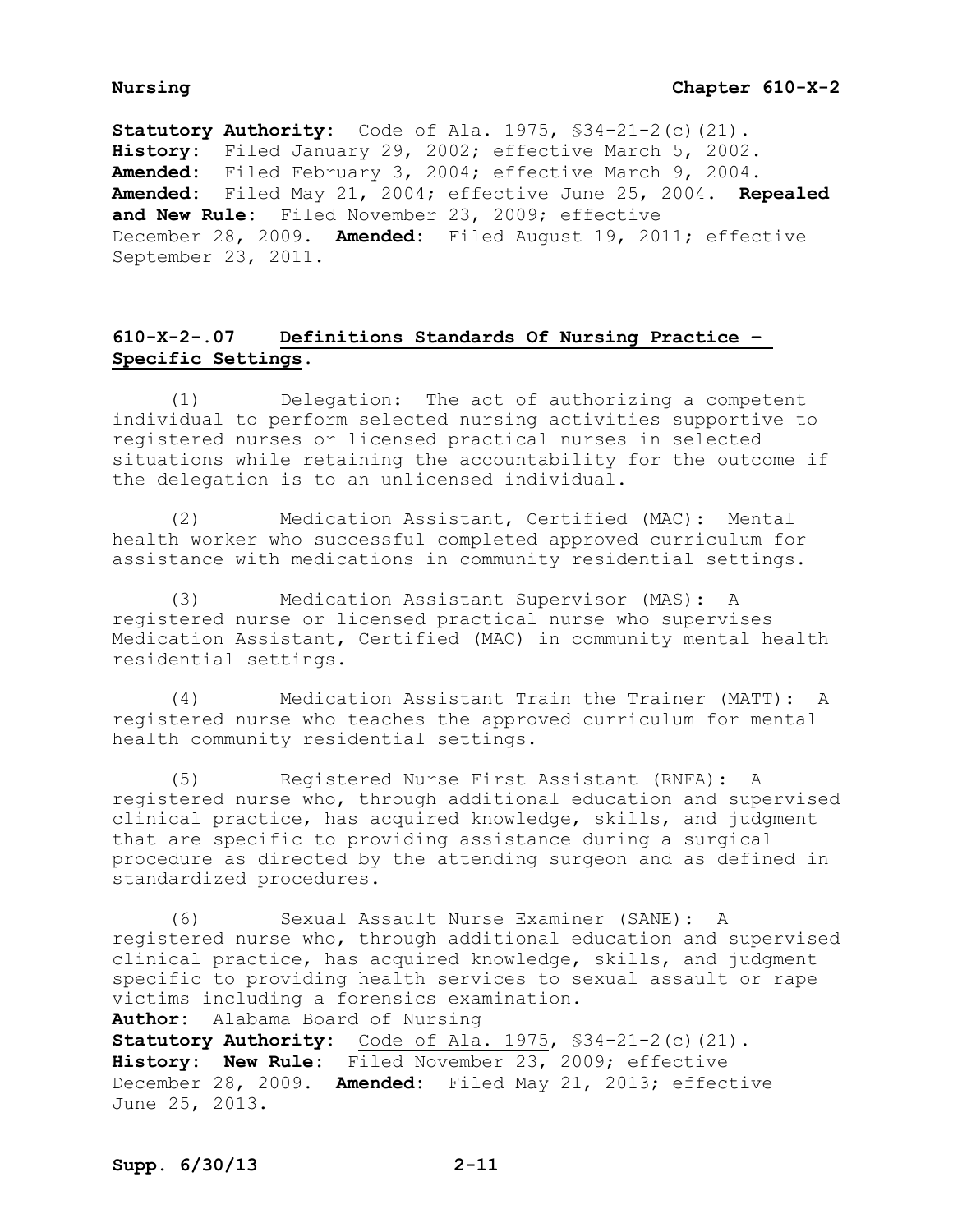## **610-X-2-.08 Disciplinary Action.**

(1) Abandonment: Acceptance of a patient assignment, thus establishing a nurse-patient relationship, and then ending the nurse-patient relationship without giving reasonable notice to supervisory personnel so that others can make arrangements for continuation of nursing care.

(2) Administrative complaint: A legal document which contains notice of the time and place of an administrative hearing; contains a statement of the charges against the applicant, registered nurse, licensed practical nurse, advanced practice nurse, continuing education provider, or nursing education program; and complies with the notice provisions for contested cases as set forth in the Alabama Administrative Procedures Act.

(3) Assessment, Comprehensive: the systematic collection and analysis of data including the physical, psychological, social, cultural and spiritual aspects of the patient by the registered nurse for the purpose of judging a patient's health and illness status and actual or potential health needs. Comprehensive assessment includes patient history, physical examination, analysis of the data collected, development of the patient plan of care, implementation and evaluation of the plan of care.

(4) Assessment, Focused: An appraisal of a patient's status and specific complaint through observation and collection of objective and subjective data by the registered nurse or licensed practical nurse. Focused assessment involves identification of normal and abnormal findings, anticipation and recognition of changes or potential changes in patient's health status, and may contribute to a comprehensive assessment performed by the registered nurse.

(5) Board-Acceptable Licensed Healthcare Provider: A licensed healthcare provider who has been accepted, in advance, by Board staff to conduct a required evaluation of a licensee for purposes of reinstatement of a Board-Lapsed license.

(6) Board-Lapsed License: An Order of the Board that lapses a license until identified conditions are met and the license is reinstated by Order of the Board.

(7) Dual Relationship: any time a licensed nurse interacts with a patient

## **Supp. 6/30/13 2-12**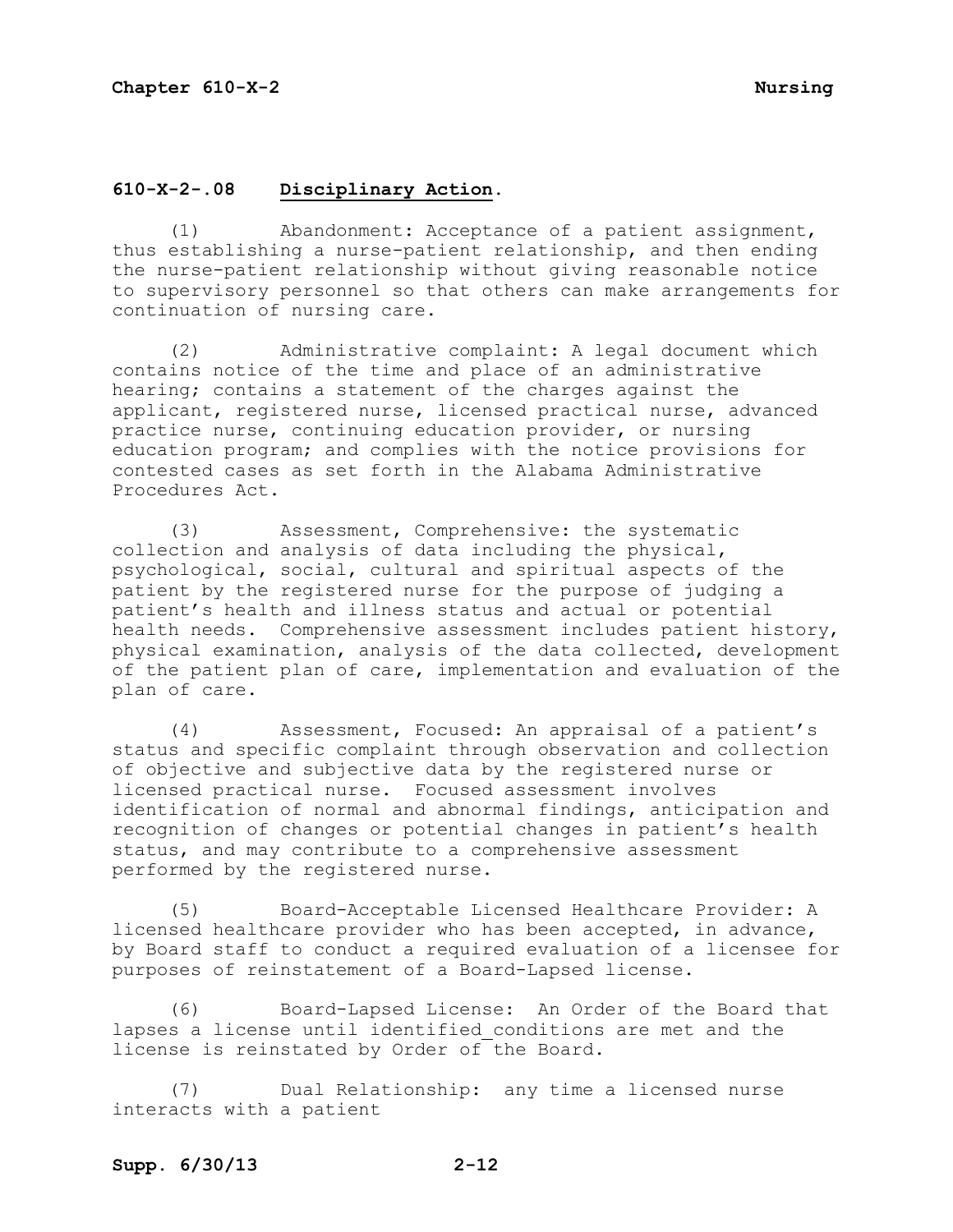### **Nursing Chapter 610-X-2**

outside the nurse-patient relationship.

(8) Fine: A monetary penalty imposed by the Board.

(9) Letter of Admonishment: A letter from the Board that addresses the areas of concern over the reported conduct and notifies the registered nurse, licensed practical nurse or applicant for licensure that the case has been closed without discipline.

(10) Letter of Closure: A letter from the Board that notifies the registered nurse, licensed practical nurse or applicant for licensure that the case has been closed without discipline.

(11) May: power, privilege or right retained by the Board.

(12) May not: prohibition.

(13) Negligent: Failure to exercise the care required by the applicable standard of care.

(14) Probation: The monitored practice of nursing which permits the nurse to continue to practice nursing pursuant to specified conditions as set forth by the Board.

(15) Professional Boundary: behavior of the licensed nurse in maintaining a therapeutic relationship with a patient for the patient's benefit rather than behavior that lessens the patient's care and shifts the focus to the licensed nurse.

(16) Reprimand: A formal censure by the Board.

(17) Revocation: The withdrawal of the license by Board action.

(18) Shall: duty, requirement, or condition precedent.

(19) Suspension: The temporary withdrawal of the license by Board action.

(20) Voluntary Surrender: The voluntary relinquishment of a license that has the force and effect of revocation.

(21) Willful: Commission of an act or omission when the licensed nurse or applicant knows or reasonably should know that the act or omission violates the Nurse Practice Act. **Author:** Alabama Board of Nursing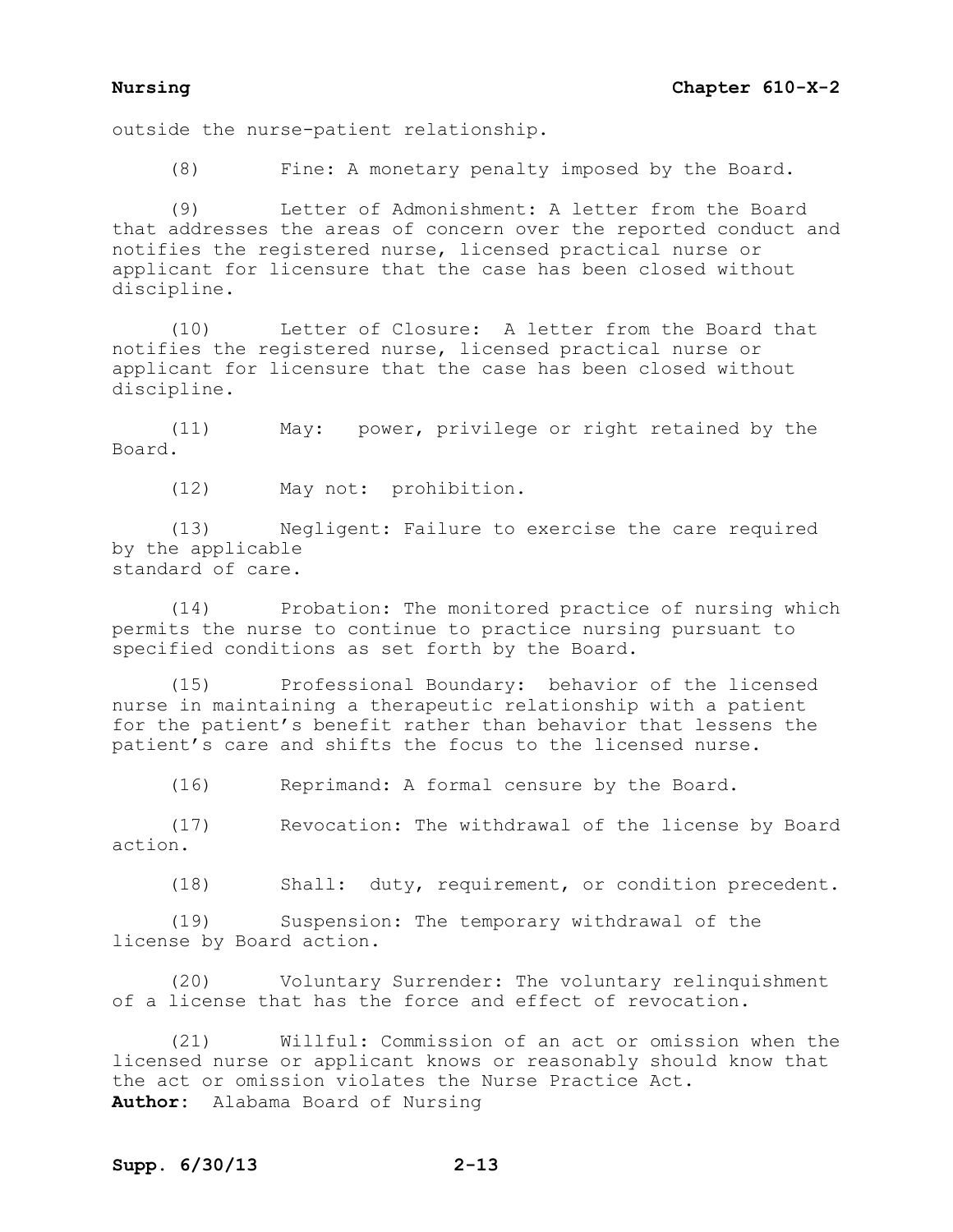**Statutory Authority:** Code of Ala. 1975, §§34-21-2(l), 34-21-25. **History: New Rule:** Filed January 29, 2002; effective March 5, 2002. **Amended:** Filed July 22, 2005; effective August 26, 2005. **Repealed and New Rule:** Filed May 21, 2010; effective June 25, 2010. **Amended:** Filed August 19, 2011; effective September 23, 2011.

## **610-X-2-.09 Advanced Practice Nursing (CRNA, CNS).**

(1) Advanced Practice Nurse: A registered nurse who has gained additional knowledge and skills through successful completion of an organized program of nursing education that prepares nurses for advanced practice roles and has been approved by the Board of Nursing to engage in the practice of advanced practice nursing as a:

- (a) Certified registered nurse anesthetist.
- (b) Clinical nurse specialist.

(2) Advanced Practice Nursing: The delivery of health care services by registered nurses who have gained additional knowledge and skills through successful completion of an organized program of nursing education that prepares nurses for advanced practice as certified registered nurse anesthetists and clinical nurse specialists.

(a) Practice as a certified registered nurse anesthetist (CRNA) is the performance of or the assistance in any act involving the determination, preparation, administration, or monitoring of any drug used to render an individual insensible to pain for surgical and other therapeutic or diagnostic procedures under the direction of a physician licensed to practice medicine or a dentist.

(b) Practice as clinical nurse specialist (CNS) is the performance of advanced nursing skills by a registered nurse who, through study and supervised practice in nursing at the graduate level has advanced knowledge and practice skills in a specialized area of practice.

**Author:** Alabama Board of Nursing **Statutory Authority:** Code of Ala. 1975**,** §34-21-81. **History: New Rule**: Filed August 25, 2003; effective September 29, 2003.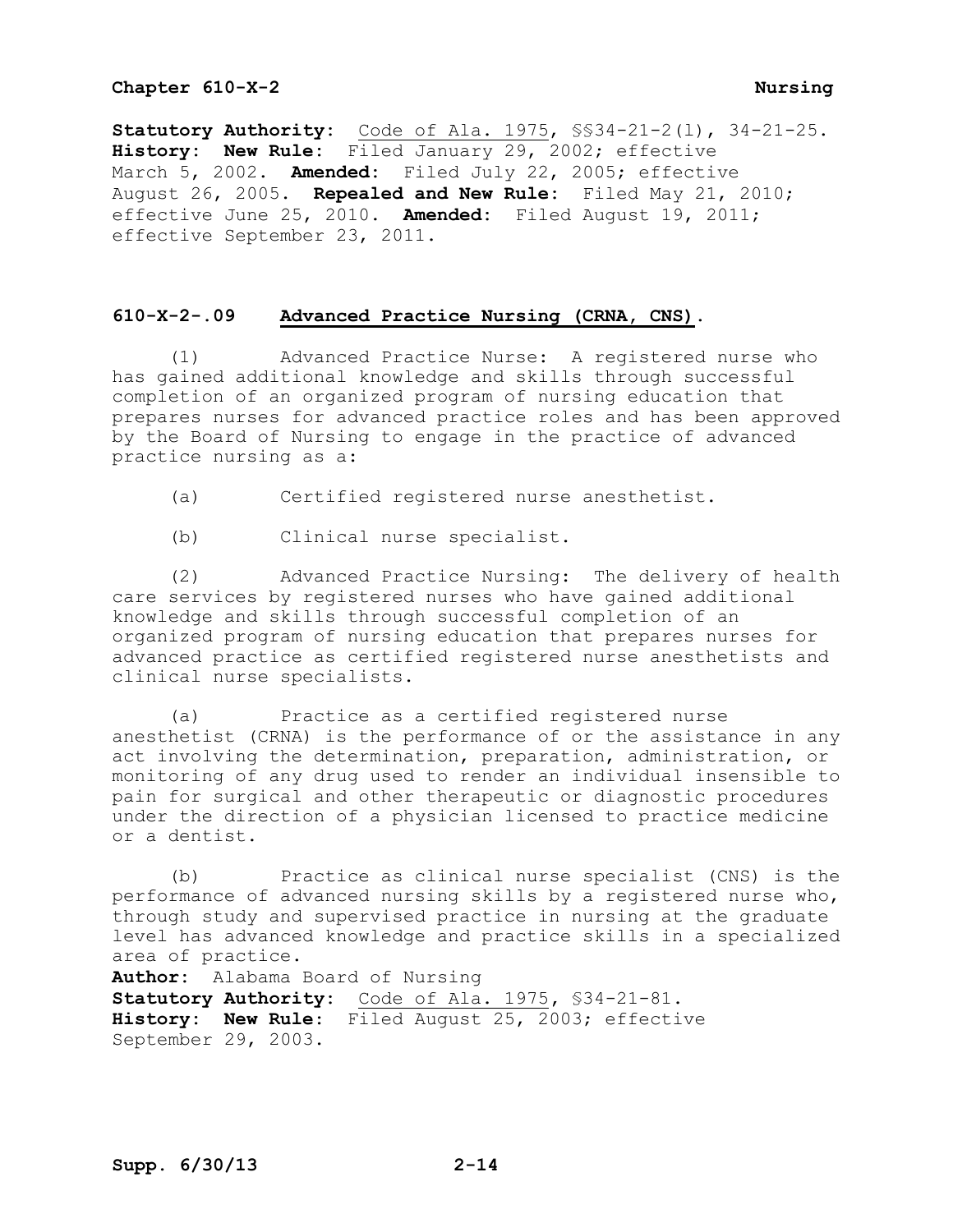# **610-X-2-.10 Definitions, Continuing Education For Licensure.**

(1) Board Approved Continuing Education Provider: An individual; partnership; association; organization; educational institution; governmental agency; or licensed health care facility, including hospitals, nursing homes, clinics, home health agencies, or other organized health care facilities, offering continuing education for nurses that meet Board criteria for approval.

(2) Board Recognized Continuing Education Provider: A national or regional agency, journal, Alabama regulatory agency or board, or another Board of Nursing recognized by the Alabama Board of Nursing as providing or approving continuing education in accordance with criteria that are substantially the same as those required of Alabama Board of Nursing approved providers of continuing education.

(3) Board Approved or Board Recognized Continuing Education Course: An activity that meets the definition of continuing education and has undergone approval by a Board approved provider or Board recognized provider of continuing education. A course or activity may be a program of multiple sessions or a single session lasting at least twenty-five minutes (0.5 contact hours).

(4) Continuing Education: Planned, organized learning experiences designed to augment the knowledge, skill, and attitudes for the enhancement of the practice of nursing to the end of improving health care to the public.

(5) Continuing Education Contact Hour: Unit of measurement of continuing education that meets Board criteria for approval and lasts at least fifty minutes

(6) Provider Number: A number assigned by the Board to designate an approved provider.

(7) Refresher Course: A body of study with both theoretical and clinical components that is relevant to current practice modalities and technologies.

**Author:** Alabama Board of Nursing

**Statutory Authority:** Code of Ala. 1975, §§34-21-2, 34-21-23(f). **History: New Rule:** Filed January 29, 2002; effective March 5, 2002. **Amended:** Filed September 16, 2005; effective October 21, 2005. **Amended:** Filed February 23, 2009; effective March 30, 2009. **Amended:** Filed January 25, 2011; effective March 1, 2011.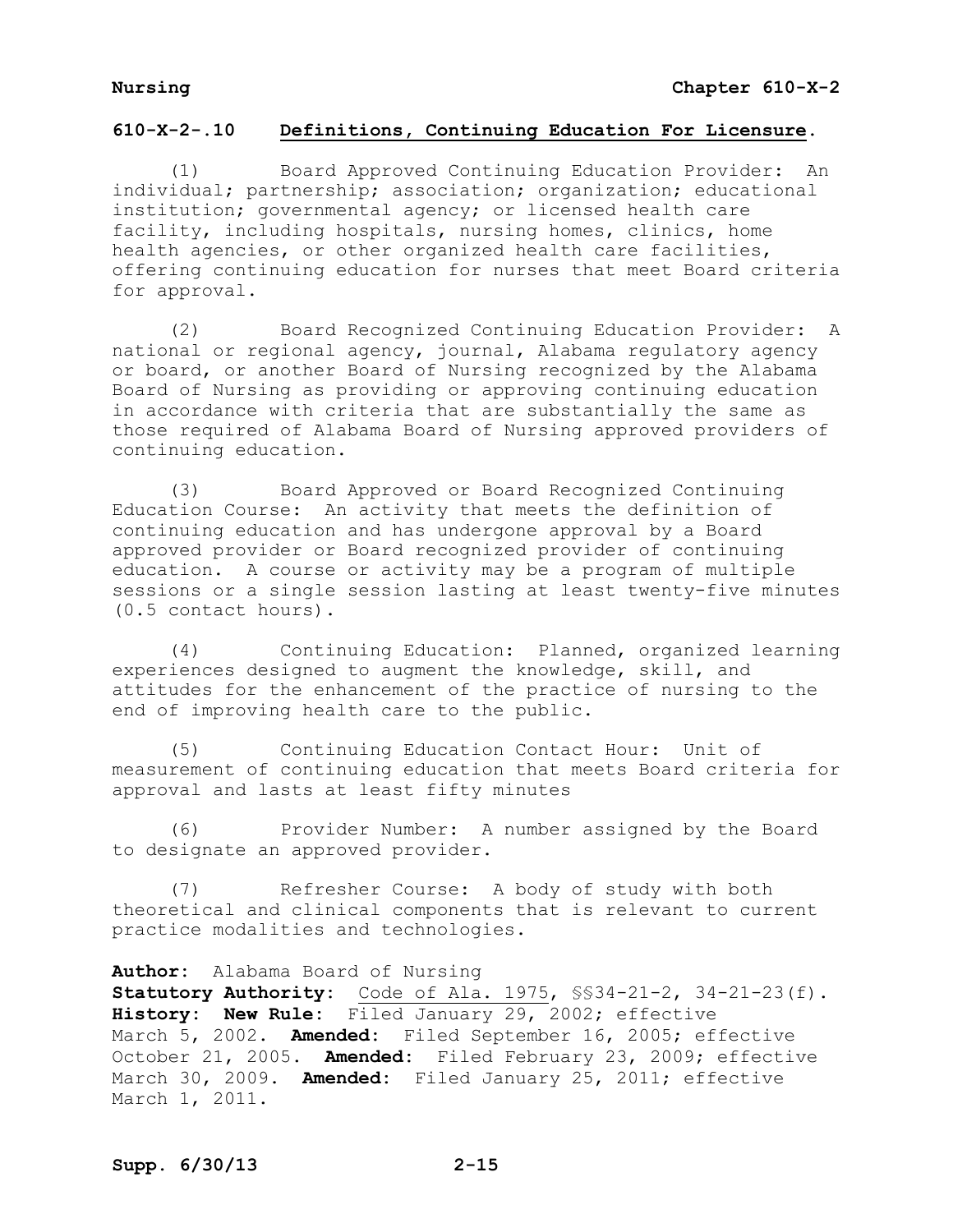## **610-X-2-.11 Reserved.**

### **610-X-2-.12 Reserved.**

### **610-X-2-.13 Voluntary Disciplinary Alternative Program.**

(1) American Society of Addiction Medicine Patient Placement Criteria (ASAM Criteria): Comprehensive criteria developed by the American Society of Addiction Medicine for determining appropriate treatment recommendations for substance use disorders. (Mee-Lee D, Shulman, GD, Fishman M, Gastfriend DR, and Griffith JH, eds. (2001). *ASAM Patient Placement Criteria for the Treatment of Substance-Related Disorders, Second Edition-Revised (ASAM PPC-2R).* Chevy Chase, MD: American Society of Addiction Medicine, Inc.)

(2) Board-Recognized Substance Use Disorders Treatment Provider: An organized program for treatment of substance use disorders that meets criteria set forth by the Alabama Board of Nursing in 610-X-13-.05.

(3) Comprehensive Evaluation: An evaluation conducted in an inpatient setting over a period of four (4) to seven (7) days by a multidisciplinary team that includes assessment of the nurse's physical health, substance use, psychological and psychiatric functioning, family and social assessment, and legal and occupational history. Neuropsychological and cognitive testing, drug testing, and any other testing deemed appropriate by the evaluation team may also be included.

(4) Continuing Care/Aftercare: Sessions conducted by the substance use disorder treatment provider one (1) time per week for a MINIMUM of one (1) year after the completion of treatment. Progression to one (1) time per week sessions in the treatment program is acceptable for continuing care in state-funded programs and intensive outpatient programs, if approved in advance by Board staff.

(5) Mental Condition: A disorder meeting diagnostic criteria for Mental Disorder as defined in the DSM-IV-TR (American Psychiatric Association: *Diagnostic and Statistical*